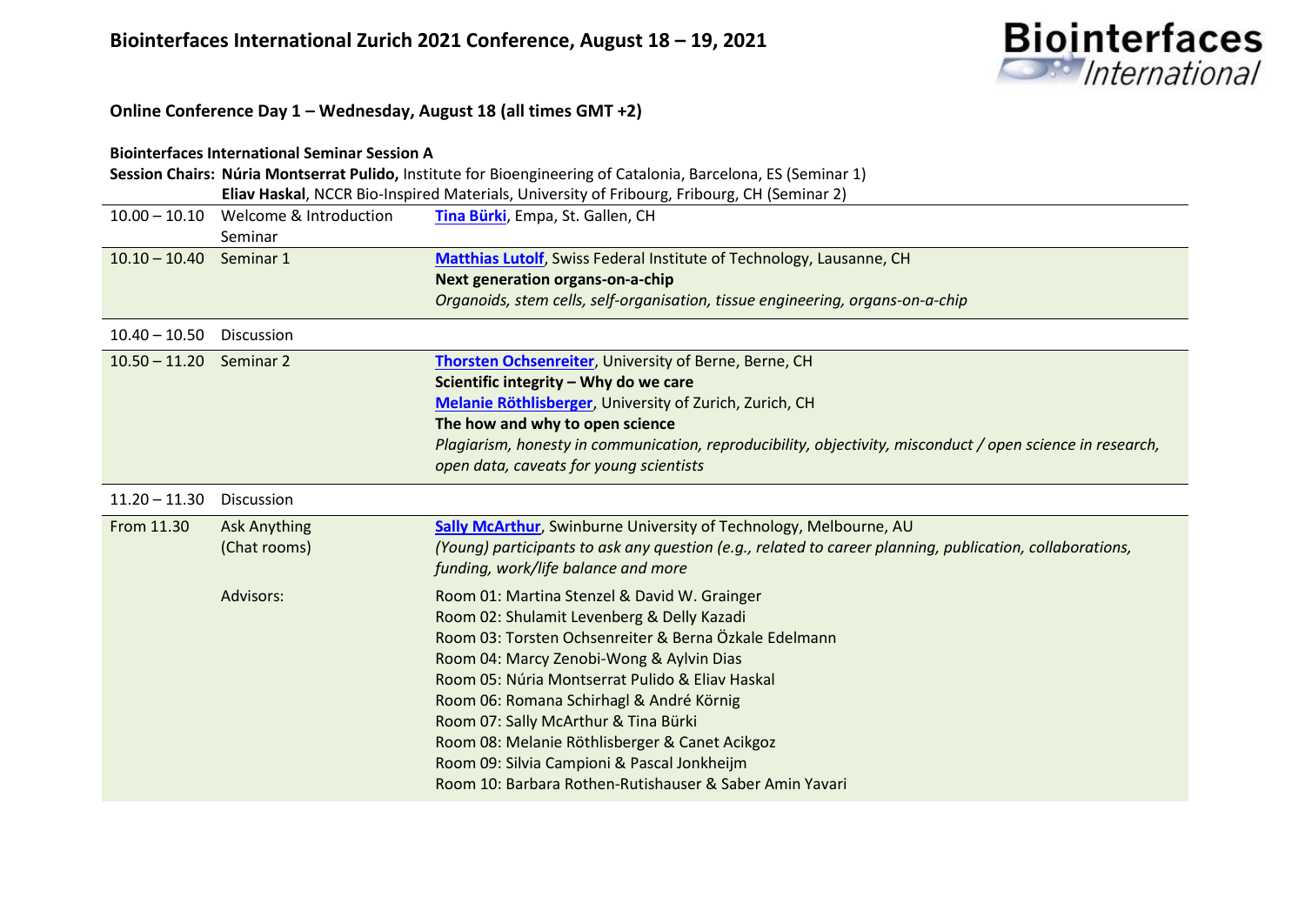## **Biointerfaces International Conference Session 1**

**Session Chairs: Martin Ehrbar**, University Hospital Zurich, Zurich, CH **/ Dilara Perver**, ETH Zurich, Zurich, CH

| $13.00 - 13.10$ | Welcome words                                           | Katharina Maniura, Empa, St. Gallen, CH                                                                              |
|-----------------|---------------------------------------------------------|----------------------------------------------------------------------------------------------------------------------|
| $13.10 - 13.40$ | Lecture I                                               | Marcy Zenobi-Wong, ETH Zurich, Zurich, CH                                                                            |
|                 |                                                         | Microgels as building blocks for tissue engineering                                                                  |
|                 |                                                         |                                                                                                                      |
| $13.40 - 13.50$ | <b>Discussion</b>                                       |                                                                                                                      |
| $13.50 - 14.20$ | Lecture II                                              | Jason A. Burdick, University of Pennsylvania, Philadelphia, US                                                       |
|                 |                                                         | Embedded 3D bioprinting within hydrogel suspension media                                                             |
| $14.20 - 14.30$ | <b>Discussion</b>                                       |                                                                                                                      |
| $14.30 - 14.40$ | Break                                                   |                                                                                                                      |
|                 | <b>Biointerfaces International Conference Session 2</b> |                                                                                                                      |
|                 |                                                         |                                                                                                                      |
|                 |                                                         | Session Chairs: Peter Wick, Empa, St. Gallen, CH / Sally McArthur, Swinburne University of Technology, Melbourne, AU |
|                 | 14.40 - 15.00 Impulse Lecture                           | Adrian Roth, F. Hoffmann-La Roche AG, Basel, CH                                                                      |
|                 |                                                         | Advanced human cell models for drug discovery, development and personalized medicine                                 |
| $15.00 - 16.00$ | Panel Discussion:                                       | Swiss institutional representatives:                                                                                 |
|                 | Progress in cell-based in-                              | Kathy Riklin, Swiss Competence Centre 3R (3RCC), CH                                                                  |
|                 | vitro assays for drug                                   | <b>Silvia Frey, Animalfree Research, CH</b>                                                                          |
|                 | development, substance                                  | Industry representatives:                                                                                            |
|                 | toxicity testing,                                       | Fred Zülli, Mibelle AG, CH                                                                                           |
|                 | regenerative medicine -                                 | <b>Heinz Ruffner, Novartis AG, CH</b><br>$\bullet$                                                                   |
|                 | supporting 3R initiatives                               | Adrian Roth, F. Hoffmann-La Roche AG, CH<br>$\bullet$                                                                |
|                 |                                                         |                                                                                                                      |

16.00 – 17.00 Poster Session Poster Session

Rooms A / B / C / D / E1 / E2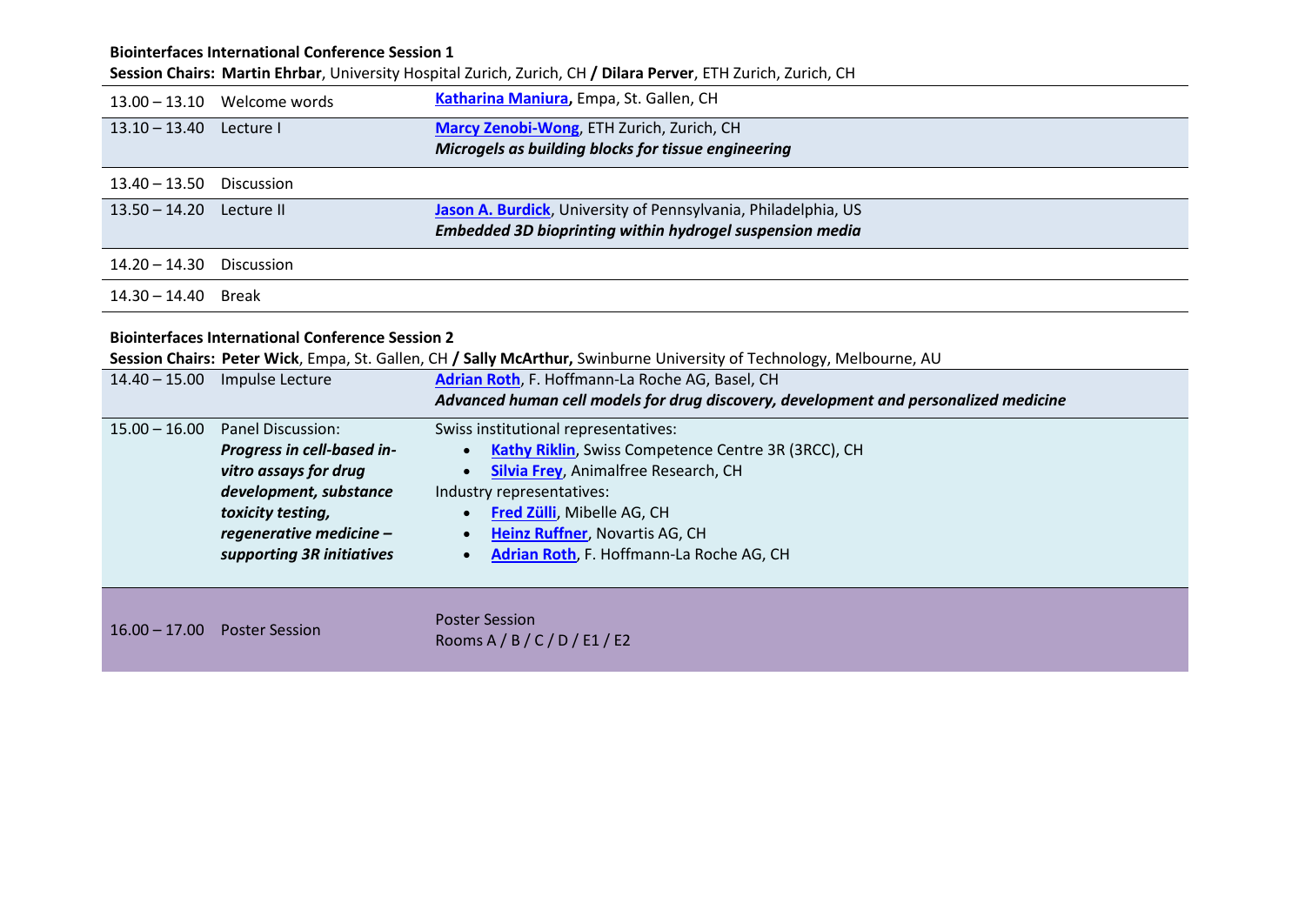**Biointerfaces International Conference Session 3**

|                              |                                                         | Session Chairs: Barbara Rothen-Rutishauser, Adolphe Merkle Institute, Fribourg, CH / Amro Hussien, ETH Zurich, Zurich, CH |
|------------------------------|---------------------------------------------------------|---------------------------------------------------------------------------------------------------------------------------|
| $17.00 - 17.30$              |                                                         | David W. Grainger, University of Utah, Salt Lake City, US                                                                 |
|                              |                                                         | Challenging mesenchymal stem/stromal cell heterogeneity and immunomodulatory profiles to improve                          |
|                              |                                                         | cell-based therapies                                                                                                      |
| 17.30 – 17.40                | Discussion                                              |                                                                                                                           |
| $17.40 - 17.50$ Break        |                                                         |                                                                                                                           |
|                              | <b>Biointerfaces International Conference Session 4</b> |                                                                                                                           |
|                              |                                                         | Session Chairs: Barbara Rothen-Rutishauser, Adolphe Merkle Institute, Fribourg, CH / Amro Hussien, ETH Zurich, Zurich, CH |
| 17.50 - 18.20    Lecture III |                                                         | Sarah Köster, University Göttingen, Göttingen, DE                                                                         |
|                              |                                                         | Nonlinear mechanics of cytoskeletal biopolymers                                                                           |
| $18.20 - 18.30$              | <b>Discussion</b>                                       |                                                                                                                           |
| 18.30 - 19.00 Lecture IV     |                                                         | Andrés J. Garcia, Georgia Institute of Technology, Atlanta, US                                                            |
|                              |                                                         | <b>Biosynthetic hydrogels for regenerative medicine</b>                                                                   |
| $19.00 - 19.10$              | <b>Discussion</b>                                       |                                                                                                                           |
|                              |                                                         |                                                                                                                           |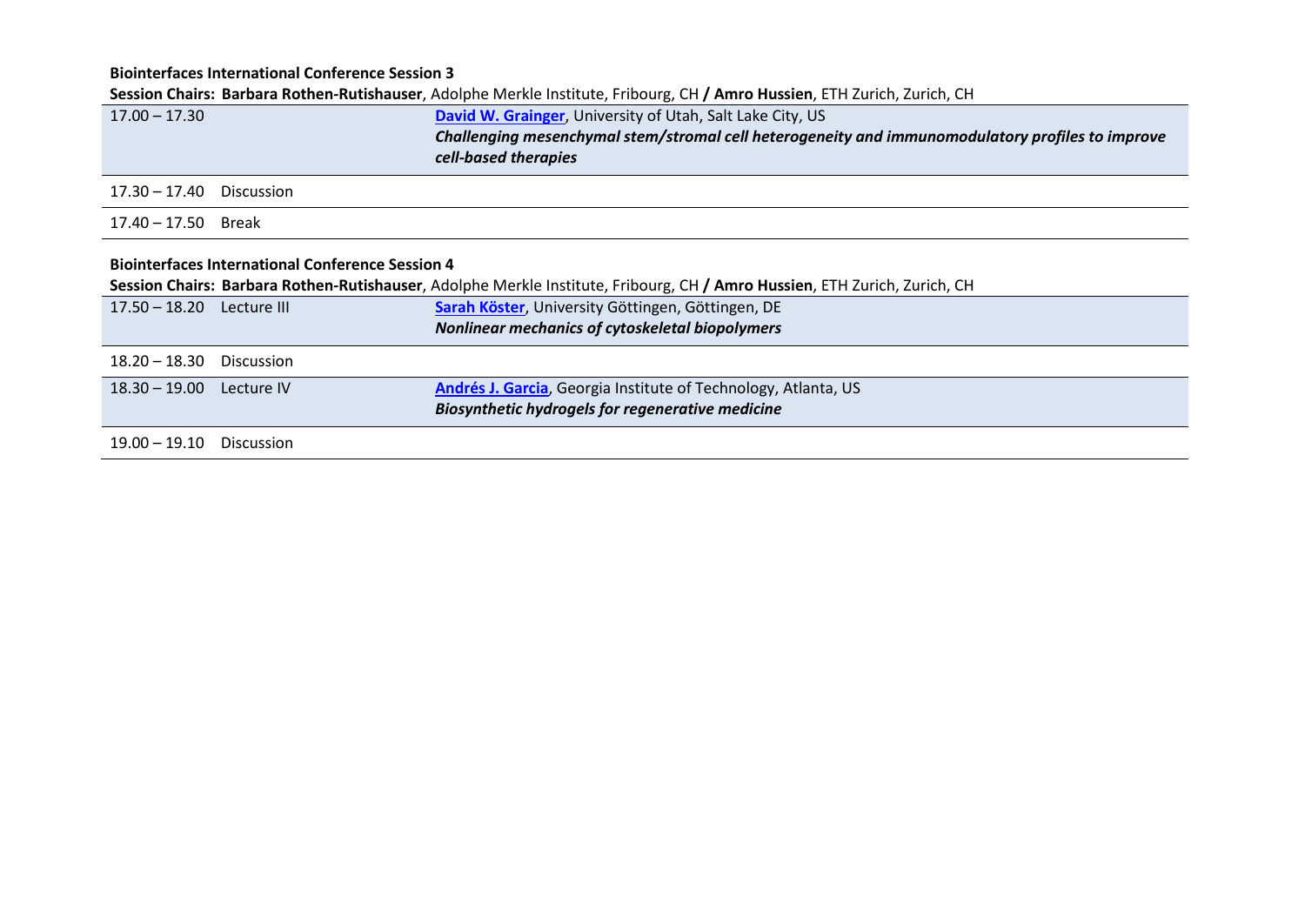#### **Biointerfaces International Seminar Session B**

**Session Chairs: Romana Schirhagl**, Dept BioMedical Engineering, University of Groningen, NL (Seminar 1)

**Tina Buerki-Thurnherr**, Dept Materials Meet Life, Empa, St. Gallen, CH (Seminar 2)

| $10.00 - 10.30$ | Seminar 1         | Viola Vogel, ETH Zurich, Zurich, CH                                                                          |
|-----------------|-------------------|--------------------------------------------------------------------------------------------------------------|
|                 |                   | <b>Extracellular cues in health and disease</b>                                                              |
|                 |                   | Mechanobiology of cells and extracellular matrix, how forces switch protein functions with powerful          |
|                 |                   | physiological consequences                                                                                   |
| $10.30 - 10.40$ | <b>Discussion</b> |                                                                                                              |
| $10.40 - 11.10$ | Seminar 2         | Martina Stenzel, University of New South Wales, Sydney, AU                                                   |
|                 |                   | Nanoparticulate drug delivery systems for cancer therapy                                                     |
|                 |                   | Nanoparticles, mechanism of drug loading, behaviour of nanoparticles in a biological system (in vitro and in |
|                 |                   | vivo)                                                                                                        |
| $11.10 - 11.20$ | <b>Discussion</b> |                                                                                                              |

#### **Biointerfaces International Conference Exhibitor Session**

**Session Chair: Jörg Güttinger**, Association NTN Innovative Surfaces, Dübendorf, CH

|                 |                                                      | 11.20 Zurich Instruments AG, Tim Ashworth            |
|-----------------|------------------------------------------------------|------------------------------------------------------|
| $11.20 - 13.00$ | <b>Exhibitor Session</b><br><b>Exhibitor Pitches</b> | 11.25 CELLnTEC Advanced Cell Systems AG, Anand David |
|                 |                                                      | 11.30 MaxWell Biosystems, Marie E. Obien             |
|                 |                                                      | 11.35 TEDD Competence Centre, Katarzyna Kopanska     |

#### **Biointerfaces International Conference Session 5**

**Session Chairs: Marcy Zenobi-Wong**, ETH Zurich, Zurich, CH **/ Yashoda Chandorkar**, Empa, St. Gallen, CH

| $13.00 - 13.30$ | Lecture V         | Shulamit Levenberg, Technion - Israel Institute of Technology, Haifa, IL<br><b>Bioprinting vascularized 3D Tissue constructs</b>                              |
|-----------------|-------------------|---------------------------------------------------------------------------------------------------------------------------------------------------------------|
| $13.30 - 13.40$ | <b>Discussion</b> |                                                                                                                                                               |
| $13.40 - 14.10$ | Lecture VI        | Núria Montserrat Pulido, Institute of Bioengineering of Catalonia, Barcelona, ES<br>Engineering kidney organoids to understand kidney development and disease |
| $14.10 - 14.20$ | <b>Discussion</b> |                                                                                                                                                               |
| 14.20 – 14.30   | <b>Break</b>      |                                                                                                                                                               |